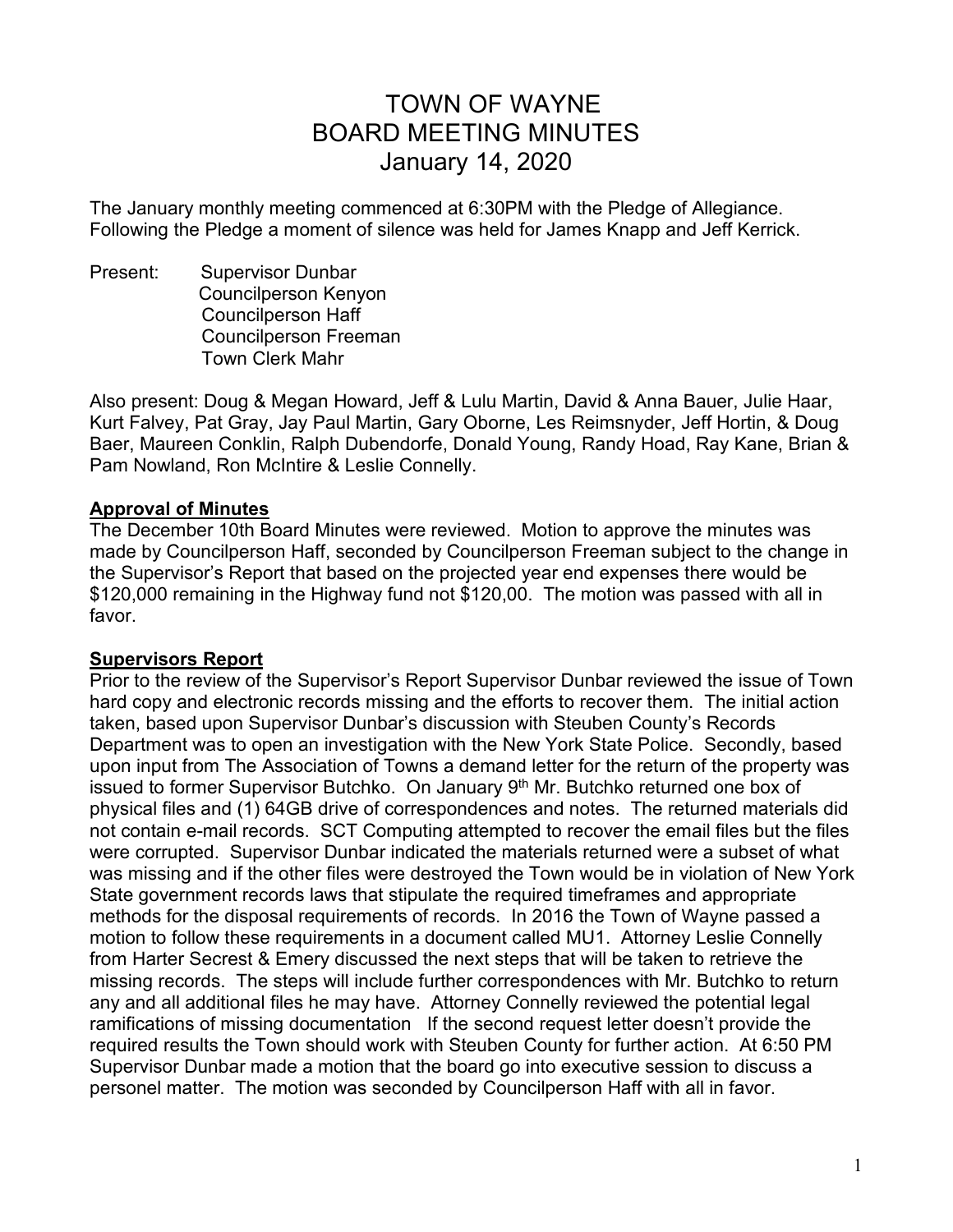At 7:55 the Board came out of Executive Session with the following action. Councilperson Freeman made a motion that Harter, Secrest & Emery send Mr. Butchko another letter stating that the Town still believes there is outstanding information and property in Mr. Butchko's possession. The Town Board requires that sufficient files be returned to the Town Hall no later than the close of business on Tuesday, January 21, 2020. If the materials are not returned the Town Board will rescind Mr. Butchko's Board appointment and re-advertise the position. Should all the information be returned by the 21st the Town Board will support his appointment. The motion was seconded by Councilperson Haff. A roll call for voting was taken as follows:

| Yes |
|-----|
| Yes |
| Yes |
| Yes |
|     |

The supervisor's report and Funds transfers for Abstract 13 and 14 were reviewed. Supervisor Dunbar reviewed the reasons why Abstract 14 had to be created. A motion was made by Councilperson Haff to approve the Supervisor Report. and Transfers. The motion was seconded by Councilperson Freeman with all in favor.

Supervisor Dunbar also discussed filing a grant application for Records Management

#### **Clerks Report**

The Clerk's monthly report was presented along with the 2019 year end total revenues. Clerk Mahr briefly discussed that the revenues in 2019 were \$6,000 lower than 2018. The driving factors were building permits, watershed fees and cemetery plots. Motion to approve the Clerk's report was made by Councilperson Haff and seconded by Councilperson Kenyon with all in favor.

Vouchers of Abstract 13 which were approved on December 30, 2019 were shown. Abstracts 14 and 1 were reviewed. Abstract 1 was adjusted to eliminate a duplicate Simmons Rockwell invoice that was previously paid.

Abstract 13 Vouchers submitted were broken down by:

| • General Account                                   | Vouchers $416 - 445$                                                                        | \$49,743.00     |
|-----------------------------------------------------|---------------------------------------------------------------------------------------------|-----------------|
| • Highway Account                                   | Vouchers 161 - 169                                                                          | \$4,274.71      |
| • TA Account                                        | <b>Voucher 56 - 63</b>                                                                      | \$10,207.46     |
| Abstract 14 Vouchers submitted were broken down by: |                                                                                             |                 |
| • General Account                                   | Vouchers $446 - 451$                                                                        | 4,049.69<br>\$. |
| Abstract 1 Vouchers submitted were broken down by:  |                                                                                             |                 |
| • General Account                                   | Vouchers $1 - 12$                                                                           | \$2,568.06      |
| • Highway Account                                   | Vouchers $1 - 5$                                                                            | \$3,076.10      |
| • SL Account                                        | Voucher 1                                                                                   | 240.89<br>\$    |
|                                                     | (The Highway dollar figure reflects the deletion of the duplicate Simmons-Rockwell invoice) |                 |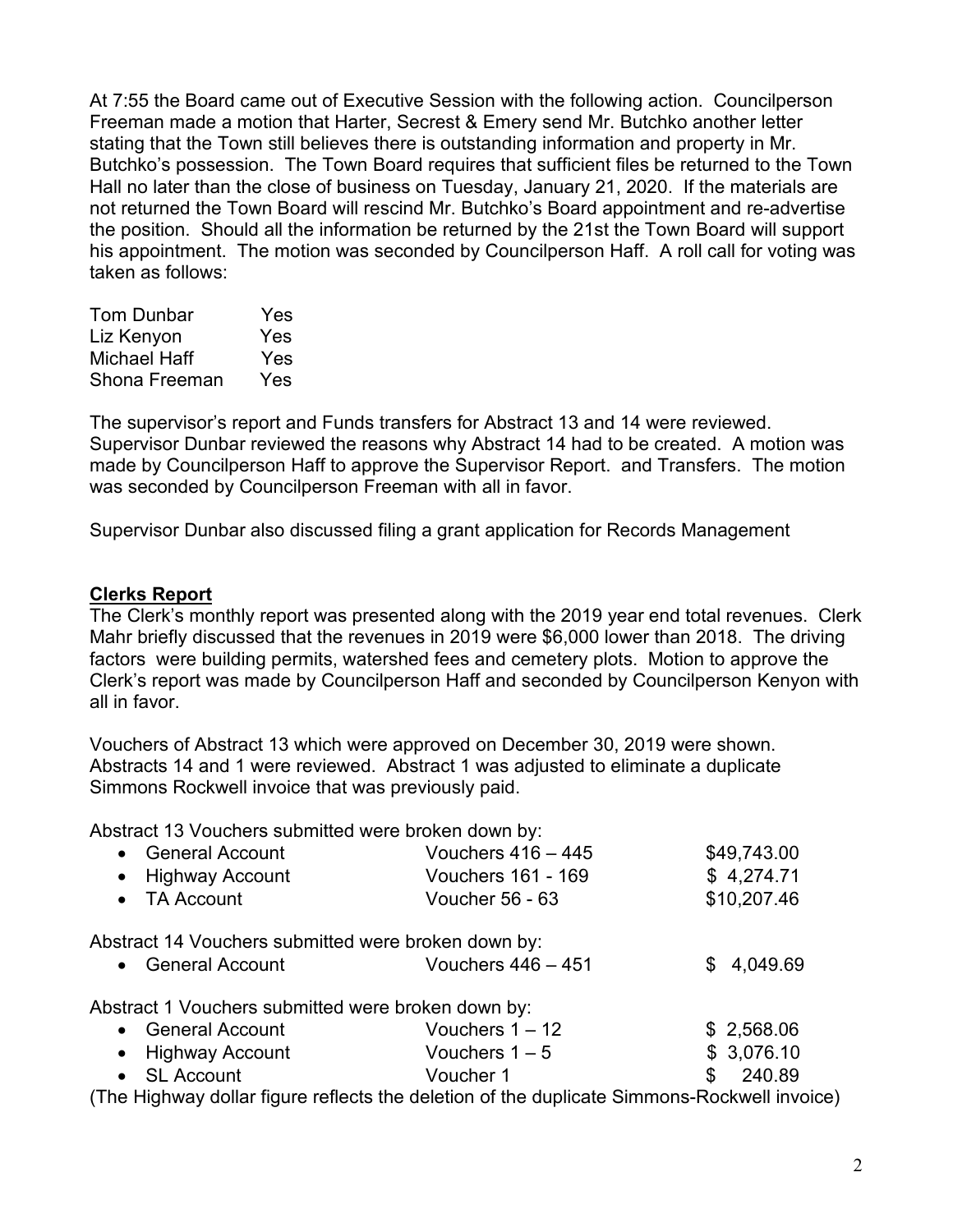Motion to approve Abstract 14 and 1 Vouchers was made by Councilperson Haff and seconded by Councilperson Kenyon with all in favor.

Clerk Mahr also asked that the board approve the appointment of Nancy Gabel as Deputy Clerk and Deputy Registrar. Motion was made by Councilperson Kenyon and seconded by Councilperson Haff with all in favor.

## **Tax Update**

Clerk Mahr stated that the 2020 Tax Warrant of \$2,519,466.55 was \$51,929 less than 2019. Initial payments collected so far totaled \$331,552.76.

## **Justice Report**

Justice report was reviewed with no discussion.

# **Assessor**

No report.

## **Highway Superintendent Report**

Highway Superintendent Doug Howard discussed journal activities for the month of December primarily with regards to snow removal. Superintendent Howard also updated the status of the potential purchase of property owned by Doug Putnam which is adjacent to the Town barn. As of now there is no sale. Superintendent Howard will also be providing Mr. Putnam the contact information for McConnell & Mueller Surveyors to put additional pins in marking the boundaries for his land.

Superintendent Howard reviewed that the vendor who provided the \$132,064.74 cost for the new mowing tractor approved by the Board in December has increased its price for the mower attachment after a letter of intent to purchase had been signed. Supervisor Dunbar stated if the price increases a rebid of the unit should be considered.

Superintendent Howard also reviewed the status of a snow plow accident. An insurance check has been received from Geico for the repairs.

The initial union meeting will be held Thursday, January 16<sup>th</sup>.

# **Code & Zoning Officer**

Review of monthly report was presented with no discussion.

There was no Zoning Board Meeting in December so the November minutes are still in draft mode. The Planning Board December 9<sup>th</sup> minutes were approved in their January 13<sup>th</sup> meeting.

# **Watershed**

No report

# **Dog Control Officer**

The monthly report was reviewed with no discussion. Dog Control Officer Howard reviewed the status of the Dog Shelter. The fences will be arriving within the week. Greg Blessing will also be ordering an additional \$200 of material. It is estimated that the costs for the shelter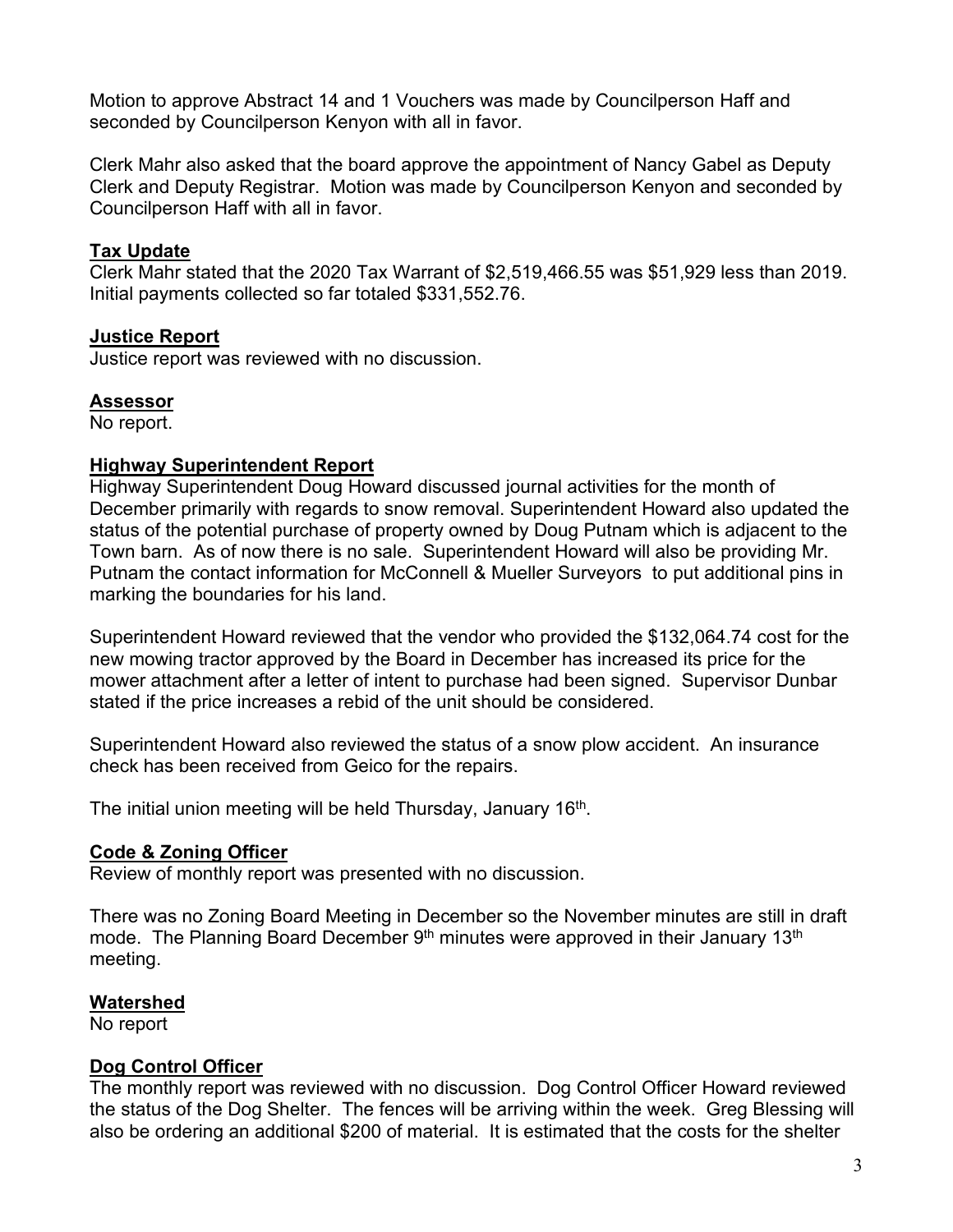will over run the original budget by \$2,500. There will also be a need for shelving units and file cabinets in the shelter for keeping the DL18 information on stray dogs. DCO Howard will also be reimbursed for her dog shelter personal expenses.

# **History**

Monthly report was reviewed with no discussion.

## **WEB STATISTICS**

Monthly report was reviewed with no discussion.

### **New Business**

The Cell Tower contracts will be signed as soon as the timeframe for the Permissive Referendum expires. Supervisor Dunbar tabled any additional new business discussion until the February meeting.

### **Public Comments**

Mr. Kurt Valvey asked for a review of what occurred in the January 2 Executive Session. Mr. Falvey referenced his concern that there were no interviews given for the open Board position and asked who voted for Mr. Butchko.

Mr. Jeff Martin expressed concern over the monies in the Supervisor Report that will be rolling over into 2020. Mr. Martin questioned how will that money be allocated and how will it be factored in during the next budget cycle. Mr. Martin also reiterated discussions on prior tax increases and the overall budget process. Supervisor Dunbar discussed moving a larger amount of the monies into a contingency fund to augment the 2020 Budget.

Mr. Jeff Horton reintroduced himself as the new County Legislator for the Town of Wayne replacing Joe Hauryski. Mr. Horton commented that fund balance rollovers are not due to activity in any one year but many prior years. Mr. Horton discussed Reserves and how they should be designated. Mr. Horton also briefly discussed some county studies planned for 2020 on Wi Fi requirements and Fire Department staffing. Mr. Horton also mentioned briefly how Air B&B's have implications on County Sales Tax reimbursements and how the new jail bail program will impact the County prison.

Ms. Lulu Martin stated her concern about not interviewing candidates for the Board appointment

Mr. Randy Hoad questioned if the Board can vote in an executive session. Mr. Hoad also expressed concern over the zoning board not meeting for potentially 5 months.

#### **Announcements**

The next Town Board Meeting will be on Tuesday February 11, 2020

## **Adjourn**

A motion to adjourn the Town Board meeting was made by Councilperson Haff and seconded by Councilperson Kenyon with all in favor. Meeting adjourned at 9:00 PM.

Respectfully Submitted,